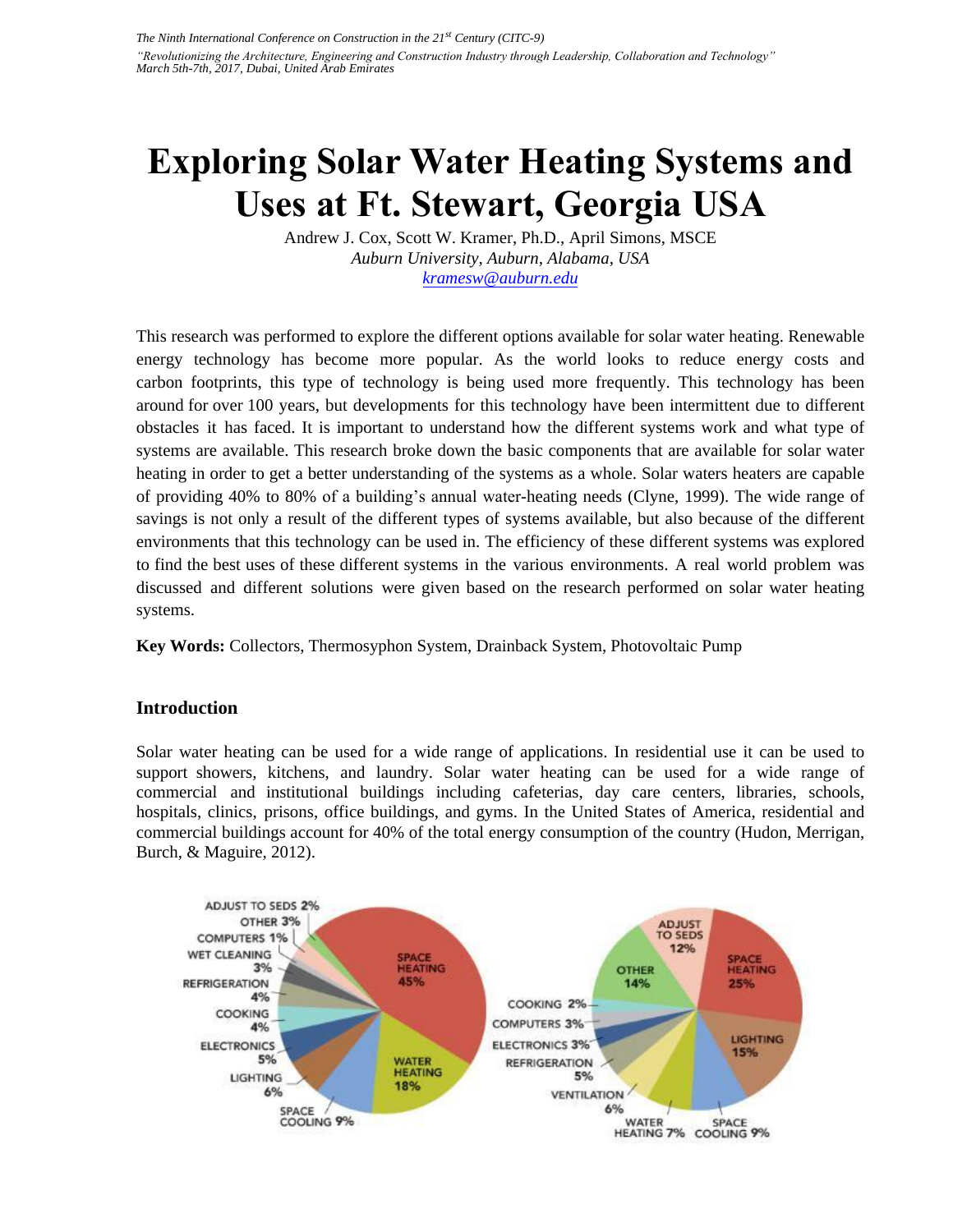*Figure 1:* 2008 building energy end-use for residential (left) and commercial (right) (Hudon, et al., 2012)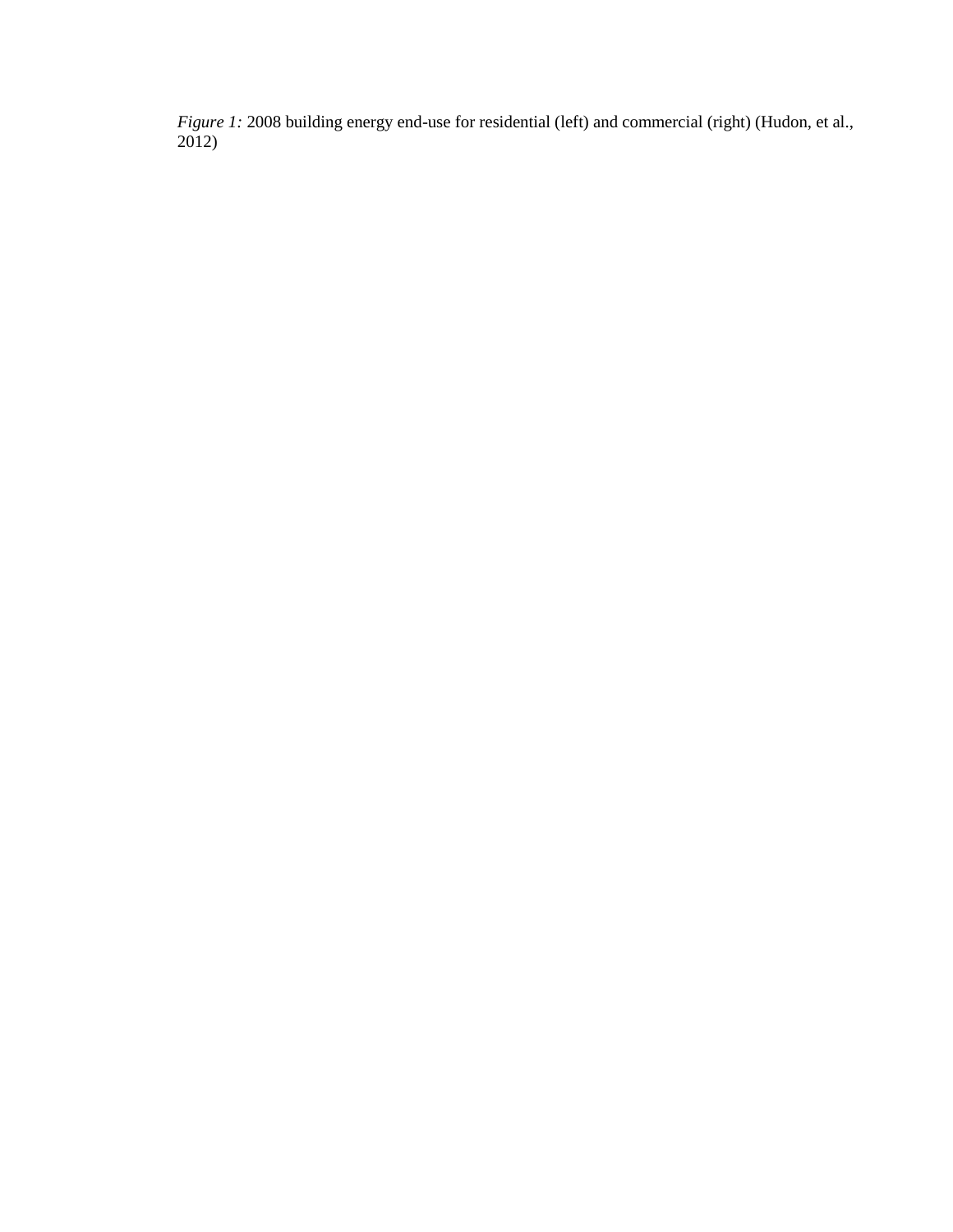Water heating accounts for a large percentage of the energy usage in both residential and commercial buildings (see Figure 1). This makes solar water heating an appealing technology for energy savings and reducing carbon footprints of buildings. There are a lot of factors that go into choosing the right type of system. The basic components for a solar water heating system will be broken down in order to gain a better understanding of how these systems operate. Each system primarily uses a different configuration of the components that will be looked at. There are other technologies that can be combined with solar water heating systems to increase the system's efficiencies. A photovoltaic pump is an example of one of these technologies that will be discussed. There are different factors to consider when designing a solar water heating system. A few of these factors are the structure that supports the system, different climates, and hot water load of the facility. These will be looked at to gain a better understanding of the considerations that need to be taken when designing this system. A solar water heating system installed at Ft. Stewart, GA will also be looked at. The current user questions the energy efficiency of the design.

## **Background**

Solar water heating has been around since 1891, when the first solar domestic water heater was patented (Pahl, 2003). The development of this technology since then has been inconsistent. It dropped off during the 1930's due to copper shortages and incentives from electric companies to switch to their hot water heaters. It picked back up during the OPEC oil embargo in the 1980's for a brief period until President Reagan did away with solar incentives (Pahl, 2003). Without the added tax benefit, these systems are hard to economically justify when adding to an existing building (Corporation for Solar Technology and Renewable Resources, 2000). Another reason for the long lapse in the use of this technology is due to the poor designs and installation of the systems installed during the 1970's and 1980's (Corporation for Solar Technology and Renewable Resources, 2000). Presently this technology is being explored again due to the energy efficient and green culture the building industry is heading towards. There have been more than 120,000 solar water heating systems installed between 2007 and 2010 due to a passage of the federal 30% investment tax credit (Hudon, et al., 2012).

# **Purpose of the Study**

Solar water heating is a renewable energy technology. The idea is to use solar energy to create heat for hot domestic water lines. There are many types, configurations, and components of this system available. The purpose of this paper will be to explain how this technology works and explore the different types of systems available to implement this technology. This paper will help readers understand these systems and make an educated decision on which type of system is better for any given situation. There are currently a lot of different sustainable concepts being brought into the construction industry. Solar water heaters are becoming more common on buildings now than in years past. Even though these systems are becoming more common on construction projects, there still seems to be a lack of knowledge on these systems. Talking to the various staff members of prime contractors and mechanical contractors, there is not a good understanding of why different systems were chosen or how different systems will work. This paper breaks down solar water heating to help the reader gain enough knowledge to understand what is being installed and what questions need to be asked about the systems. An issue with a solar water heater that was installed on a project will be shown as an example of how this knowledge is useful.

## **Components of Solar Water Heating Systems**

Different solar water heating systems each contain a different combination of the same basic components. Understanding each of the components and how they support the system is important because it makes it easier to understand how the different systems work when the different combination of components are used. The following list comprises of the main components and functions that each serves.

Solar Collector – collects heat from the sun and transfers it to the system. This is the primary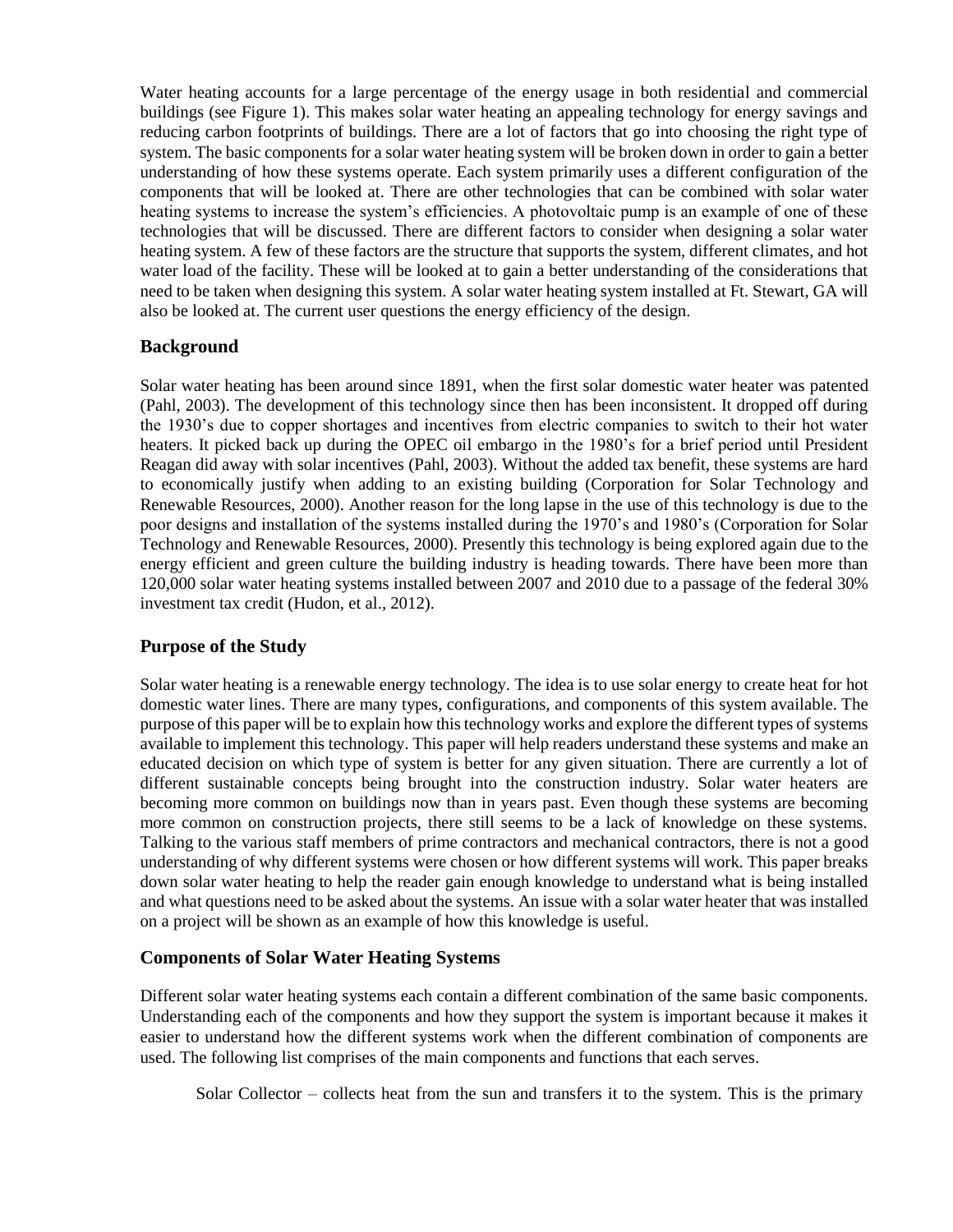component of the system and includes mounts for support.

Tank - stores the hot water for use when the solar energy available is

minimal. Pump – circulates the water or fluid through the system.

Reservoir - stores water that is vacated from the piping system to prevent freezing or overheating. Heat Transfer System – transfers heat from collectors to end user. This component includes piping, valves, pumps, fans, and heat exchangers.

Controls – manage the flow, collection, and timing of the system.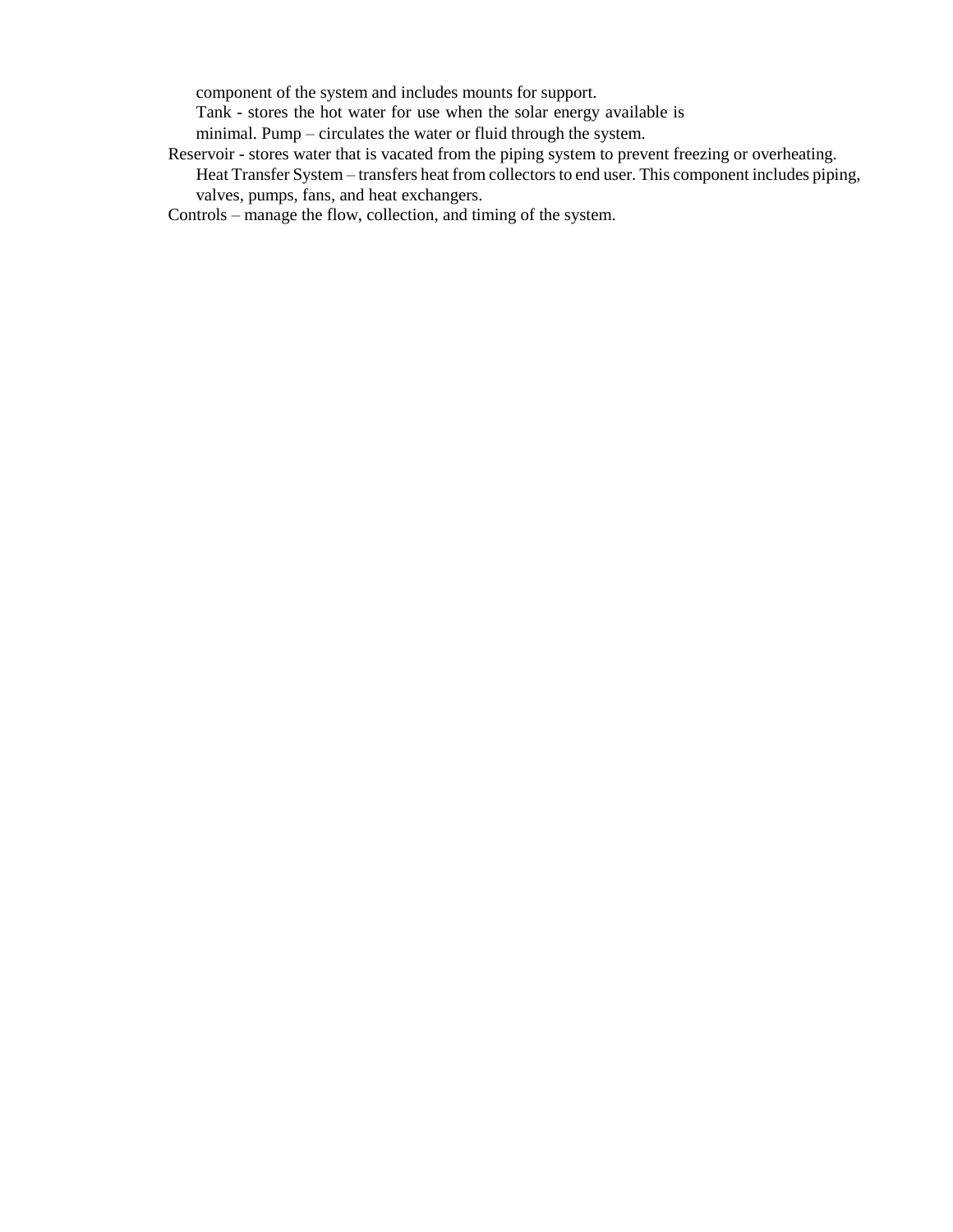At a minimum, the tank and solar collector are required for a solar heating water system. The other components are required on an as needed basis depending on the type of system. If properly maintained, the system components of a solar water heater can potentially last greater than 30 years (Mumma, 2011). Along with these components, a solar water heating system is normally installed with an alternative source of hot water. Normally an electric or natural gas system is used for this function.

The solar hot water systems have a high installed cost which limits the amount of systems that are installed. Even though this technology has been proven effective, solar water heaters make up less than 1% of the U.S. water heating market (Hudon, et al., 2012). The solar collectors and mounts make up over half of the total cost of a solar water heating system (Figure 2).



*Figure 2:* U.S. Solar Water heating Component Market Values in 2009 (Hudon, et al., 2012)

## **Solar Collectors**

There is an assortment of solar collectors available for solar water heating systems. It is important to know the characteristics of each type in order to choose one for a specific application. Collectors are designed as modular units (Society, A.S.E., 2001). This way the size of the building does not necessarily dictate the type of solar collector that is needed. Each collector has distinct characteristics that need to be considered when choosing one for a design. Collectors can be mounted on roofs of building, walls of buildings, and at ground level depending on the type of system that it is installed with and the building that it is supporting. Collectors need to be installed on an incline facing the south and receive the most sunlight during the hours of 0900 - 1500 (Rodgers, McManus & Cooper, 2013). The following is a list of the primarily used solar collectors that will be explored:

Unglazed Collector Flat Plate Collector Evacuated Tube Collector Parabolic Trough Collector

The unglazed collectors are simple and inexpensive. This collector contains a plastic absorber with extruded flow passages (Clyne, 1999). This collector normally does not contain insulation or an enclosure. Because of the absence of the insulation, this collector needs to be used with a system that requires a low-temperature application where the heat loss to the ambient temperature is negligible. This type of collector is the most used collector in the U.S. because it is the best choice for a pool water heater (Marken, 2012).

The flat plate collector is typically installed on roofs. It is made of a panel shaped box containing fluidfilled tubes mounted on a dark colored absorber. The panel shaped box is a metal enclosure. High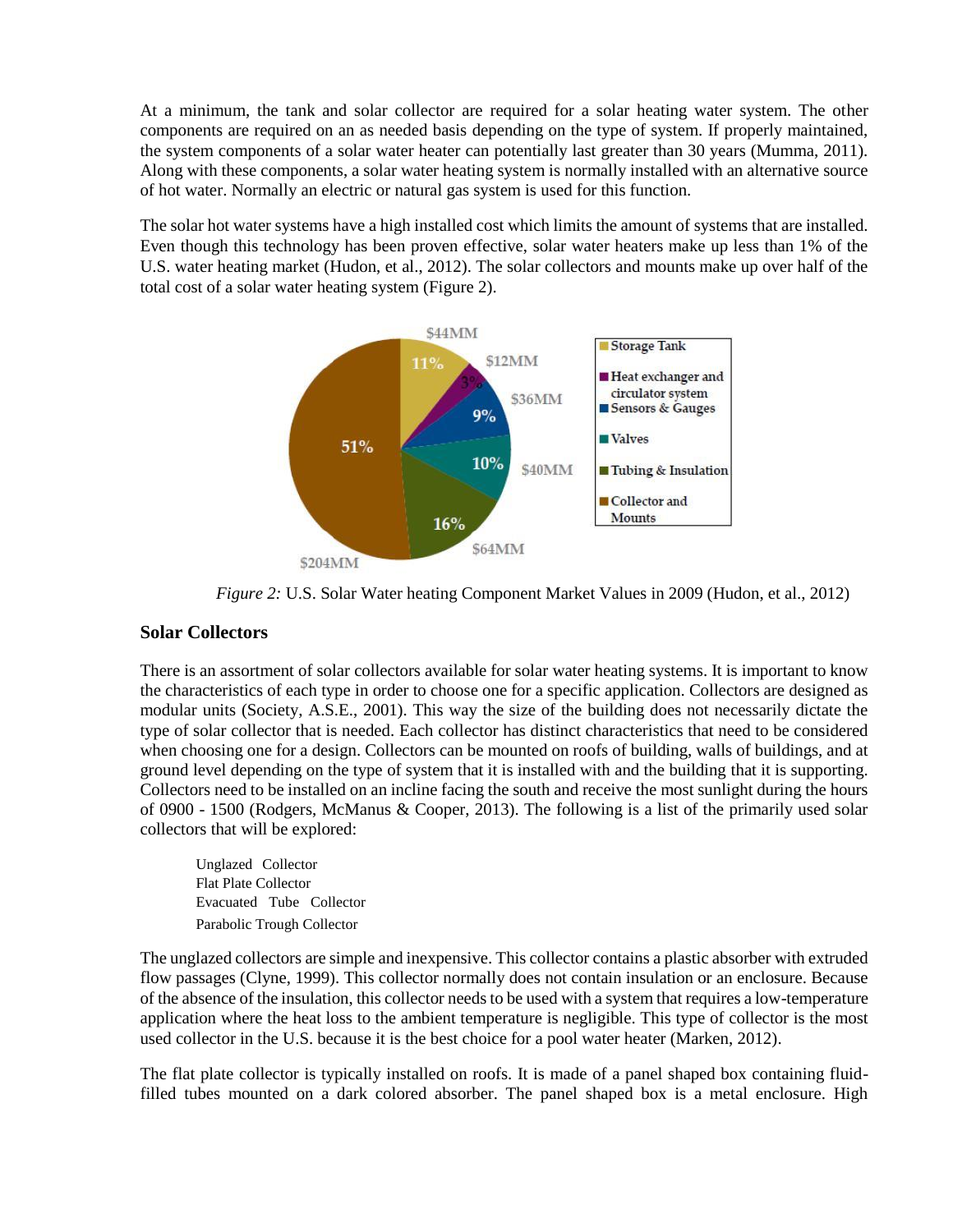temperature insulation and a sheet of low-iron tempered glass are installed on the collector as well (see figure 3). The low-iron tempered glass passes about 7% more light to the absorber than typical window glass. It is also tough enough to withstand most hailstones (Marken, 2012). It is suitable for residential and non-residential uses. It operates well in humid climates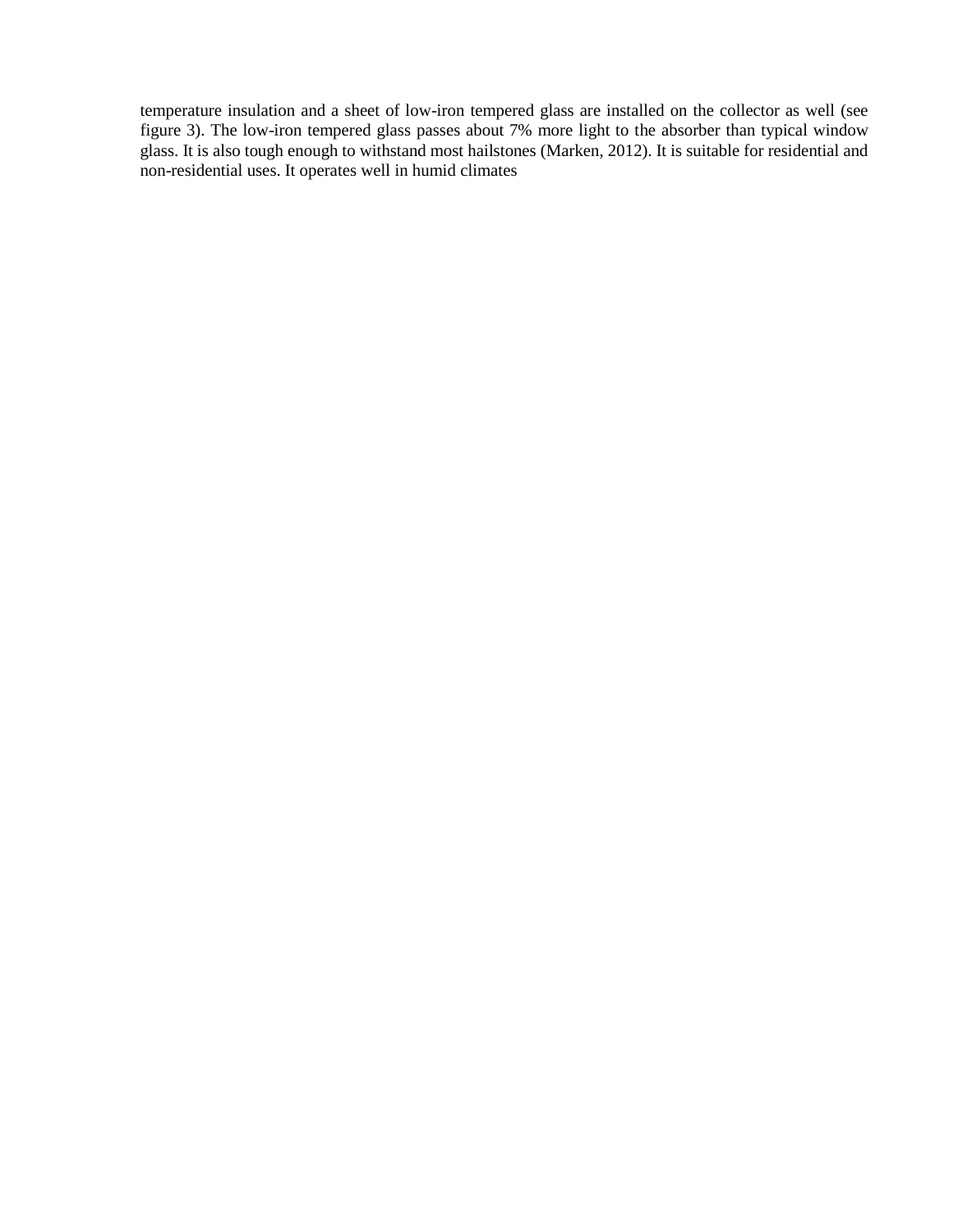where the sunlight is more hazy and diffuse rather than direct (Clyne, 1999). The flat-plate collector has an efficiency range of 40%-50% (Hudon, et al., 2012).



*Figure 3:* Flat-Plate Collector (Pahl,2003)

The evacuated tube collector has an absorber plate that is surrounded by a glass tube and a vacuum between the plate and tube. The vacuum acts like an excellent insulator that reduces heat loss. This type of collector is often used in colder climates and cloudier regions because of the lower heat loss (Marken, 2012). This collector operates at high temperatures ranging from 170°F - 250°F and has an overall operating efficiency of 30%-45% (Hudon, 2012). It has high efficiency when using both direct and diffuse light (Clyne, 1999). Due to the higher cost of this collector, a study needs to be performed for the area that the system is designed for to see if the payback for this type of collector is worth the additional up-front cost.

The parabolic trough collector consists of a long, U-shaped mirror that focuses the sun onto a fluid filled tube along the center of the trough. This highly efficient collector typically tracks the sun and requires direct, not diffuse, sunlight. This type of collector has a high maintenance cost associated with it because the mirrors need to be constantly cleaned and the high-pressure design of the systems leads to seals needing to be replaced often. It is chiefly used in nonresidential and institutional applications, such as prisons and hospitals (Clyne, 1999). This type of collector is more suitable for facilities that have a higher hot water load. Due to the requirement of direct sunlight, this collector should not be installed in cloudy regions.

# **Photovoltaic Water Pumps**

Some solar water heating systems use pumps to circulate the water or fluid through the system. A pump normally requires traditional fossil fuel based energy. A photovoltaic pump allows the system to operate even more off of solar energy. During the day time peak hours of utility costs, the photovoltaic pumps will run off 100% solar energy. This will reduce utility cost of the facility. There are other benefits to using a photovoltaic pump as well. In a solar water heater, the fluid or water only needs to circulate during times when solar energy is available for use. A photovoltaic pump can act as a fast-response sensor to solar energy and therefore pumping will only occur at the times when the thermal collectors are also receiving radiation (Al-Ibrahim, Klein, Mitchell, Beckman, 1999). There have been test performed that prove the photovoltaic pump solar water heaters outperform the conventional solar water heaters. There is also the added benefit of the pump still working when there is a power loss to the building. The buildings carbon footprint is also reduced using a photovoltaic pump system. This system does have a higher first cost due to the additional collector that is required for the photovoltaic pump.

# **Solar Water Heating Configurations**

There are a few basic configurations that need to be explained to understand how the different solar water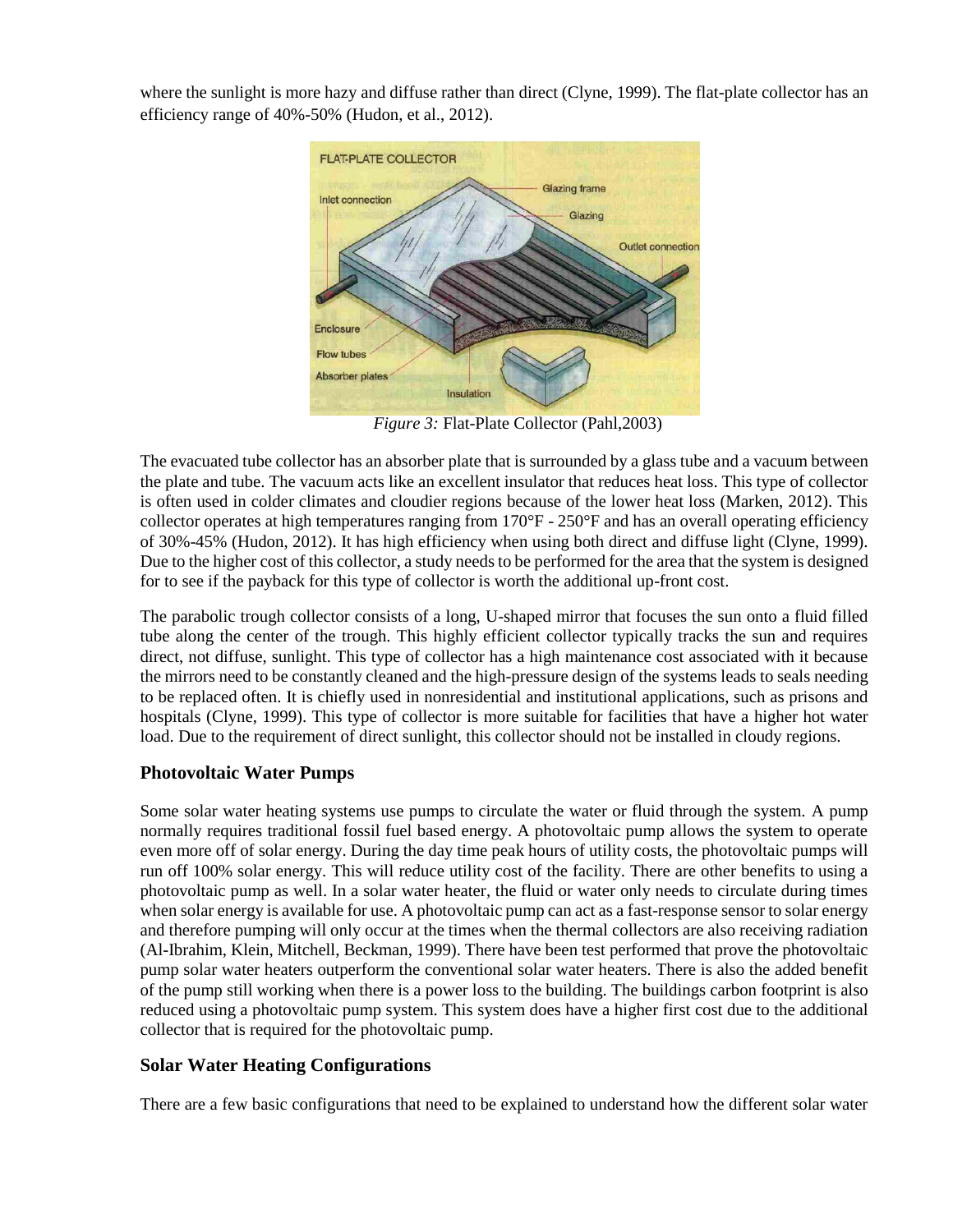heating systems work. The following configurations will be looked at: (1) Active, (2) Passive, (3) Direct, and (4) Indirect. Active solar water heating systems use pumps to circulate the water or fluid through the system (see figure 4). The water is heated at the collector and then pumped to the storage tank. It is stored in the storage tank until it is needed. Active type systems are more expensive than passive systems because they require more components. An active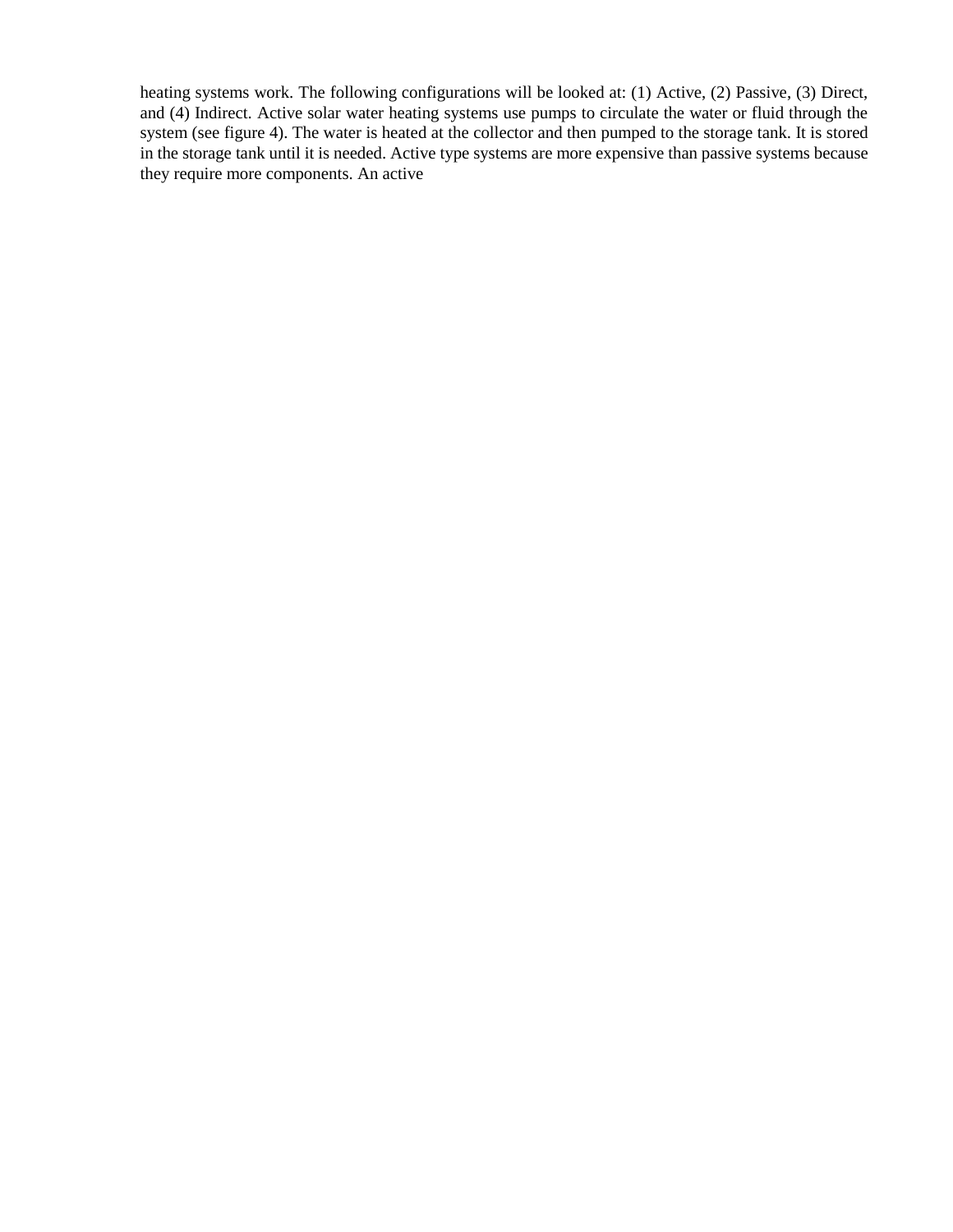system needs pumps and controls in addition to the solar collector and storage tank. The additional mechanical components also cause this system to have a higher maintenance cost (Clyne, 199). There are multiple benefits that come with this system that need to be considered when weighing the cost. This type of configuration allows a designer flexibility in where the system is installed because the tank does not need to be at a higher elevation than the collector. This also allows for the tank to be placed in a location that reduces heat loss. The user has more control over this system than a passive system because the pump can be either manually controlled or the user can use a control system with a wide range of adjustable parameters.



*Figure 4:* Active & Indirect Solar Water Heating *Figure 5:* Passive & Direct Solar Water Heating



Configuration (Energy.gov,2012) Configuration (Energy.gov,2012)

Passive solar water heating systems are simple systems that rely on gravity and convection to circulate potable water through the system (see figure 5). This type of configuration is less expensive and requires less maintenance than an active configuration because it requires fewer components to work. The user has less control of this type of system. The additional cost that will need to be considered for this system is extra supports when installed on a roof. This type of system will have water above or inside the collector which will result in a heavier load. Because of the lack of control and design capabilities, this type of system is subject to overheating and freezing. This type of system should only be used in warm, sun-belt climates that do not experience freezing temperatures often (Clyne, 1999). Because this is a simple type of system, if installed in a location described above, it has a longer life expectancy over other types of systems (Energy.gov, 2012)

A direct or open loop system circulates the potable water through the system for heating. This is a simpler system than an indirect loop system because you only have one loop in the system. There are issues that need to be considered when working with a direct system. This type of system is susceptible to freezing because the only loop has potable water and cannot contain antifreeze. There are freeze tolerant collectors that are available for these types of systems. These collectors are built to expand during freezing conditions. Even with these types of collectors available, this type of system is more suited for climates where freezing is uncommon (Energy.gov, 2012). Pumps are optional with direct systems. Using a batch collector will eliminate the need for a pump (see figure 5).These systems are sometimes installed with water softeners to reduce the scale build up that could potentially damage the system. Direct systems are more efficient than indirect systems because there is no heat exchanger, which normally loses heat (Pahl, 2003).

An indirect or closed loop system uses a heat exchanger to transfer the heat from the loop that contains the transfer fluid to the potable water loop. This system has a higher cost associated with it than a direct system. It does offer protection from overheating and freezing due to the chemicals that can be added to the heat transfer fluid (Pahl, 2003). These types of systems have a higher maintenance cost because they contain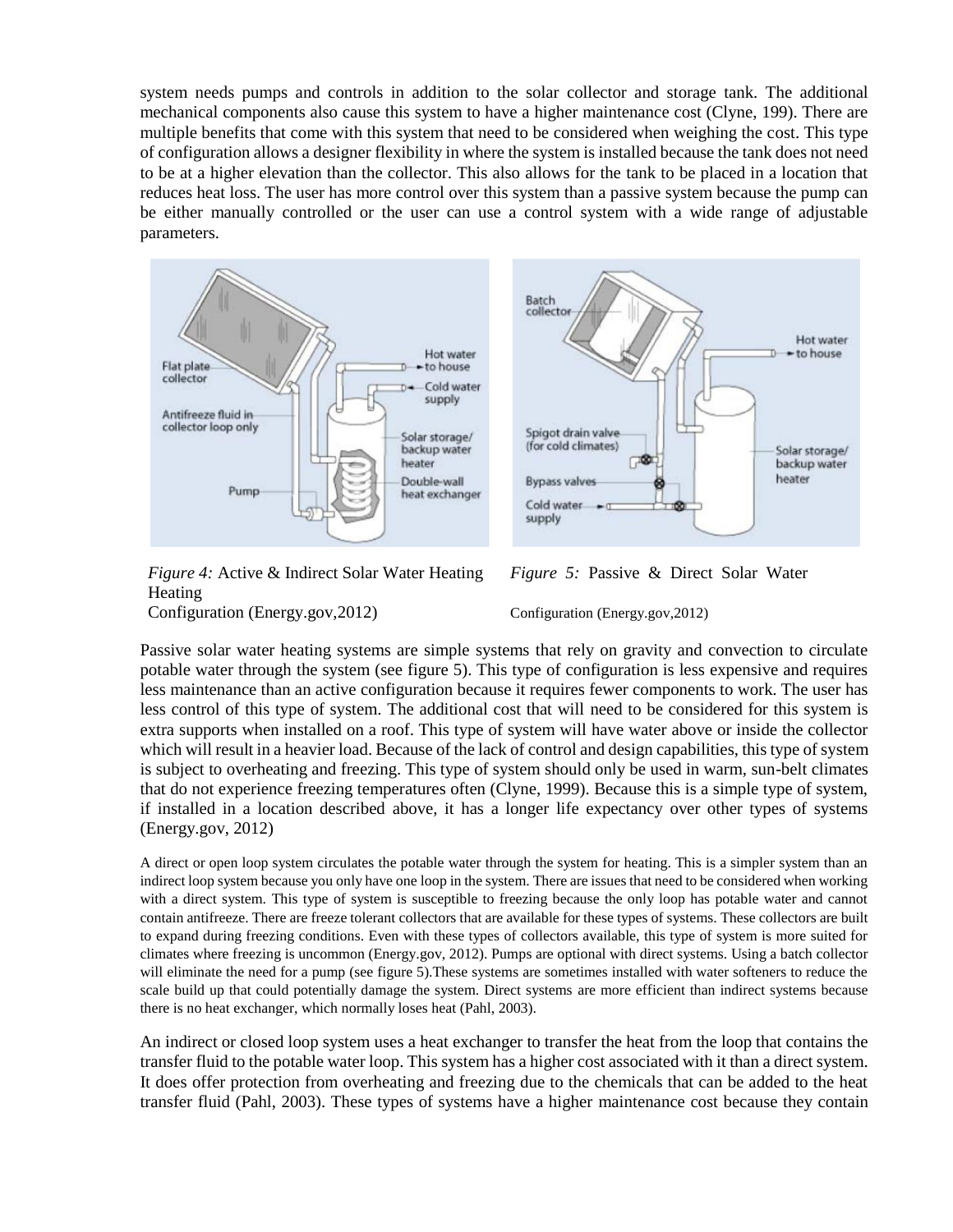more components. Indirect systems are better suited for colder climates where sacrificing efficiency and cost are a good trade off for the protection offered during freezing months.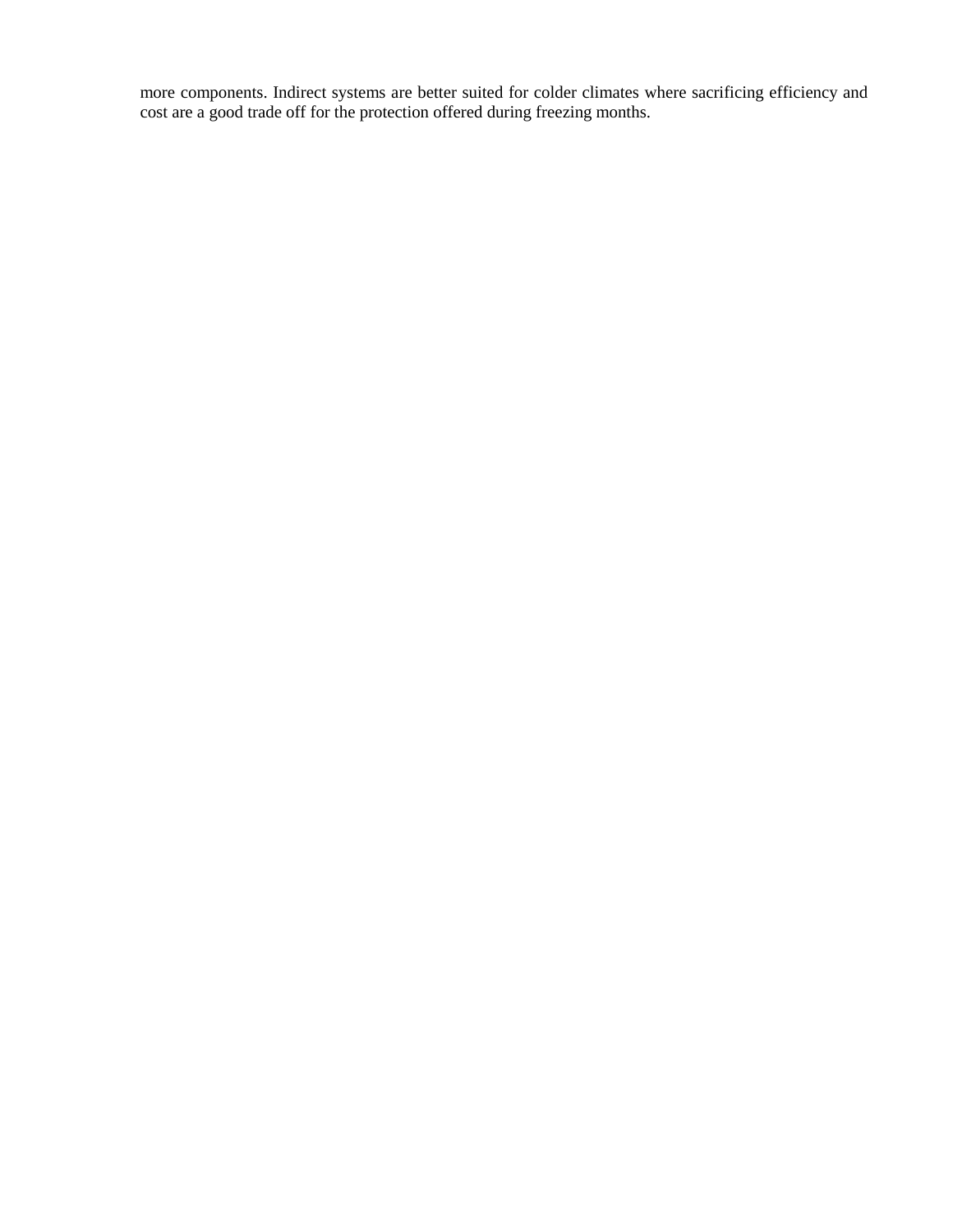## **Types of Solar Water Heating Systems**

There are multiple systems available for solar water heating using the different components and configurations that have been explored. Each system has benefits and drawbacks that need to be considered when choosing one for a building. The systems that will be looked at are a drainback system, integral collector/storage system, direct circulation system, indirect circulation system, thermosyphon system, and a closed- loop glycol system. A drainback system is an indirect active system that is different than most other system because it includes a reservoir tank. The purpose of the reservoir tank is to allow a safe place for the water or fluid to flow to when the loop is not active. This gives the system freeze and overheating protection. This system also requires controls so the pump can turn on and off at designated temperature limits (Pahl, 2003). This protects the system from freezing because there is no fluid in the system that can freeze when temperatures are too low. This type of system is considered to have the least maintenance of the closed loop systems (Pahl, 2003). There are disadvantages to this type of system. The system requires a bigger pump to be installed than require in other systems because in needs the extra head pressure due to it being an unpressurized system. This results in a higher first cost and operating cost.

An integral collector/storage system is a passive direct system that combines the collector and storage tank into one unit (Clyne, 1999). The collector is insulated on all sides except for the glazed side that collects the solar energy. The insulation and size of these units protect it from freezing (see figure 5). This type of system is easier to maintain and more reliable than other systems because there are not many components required for this system. This system does not require a pump because it uses the building water pressure to circulate water through it (Hudon, et al., 2012). This type of system could result in additional first cost due to the extra structural support needed because of the weight of this system. A direct circulation system pumps water through the system for use. These systems work best were it rarely freezes (Enegy.gov). This system does not require a heat exchanger and falls in the middle of the pricing range for solar water heaters. An indirect circulation system can be used where there are freezing temperatures and cost more than the direct circulation system due to the additional cost of a heat exchanger.

A thermosyphon system is passive system. This system requires a tank to be installed above the collector. Warm, less-dense liquid in the collector rises and remains in the tank above until it is needed. The water will sink back down to the collector as it cools and becomes denser (Clyne, 1999). This type of system has the same structural restrictions as the integral collector system. These systems are reliable but cost more than integral collector systems (Energy.gov, 2012). A closed-loop glycol system is an active indirect system. This system uses a continuous supply of antifreeze to prevent the system from freezing. This system is a good system to combine with a photovoltaic pump to get maximum efficiency from (Pahl, 2003). This system does require some type of protection from overheating due to the potential for the glycol to become acidic at high temperatures. This could result in the degradation of the piping. There is also a higher operation cost with this type of system because the fluid that contains the glycol needs to be change out every few years. A controller should also be installed with this system to prevent the fluid from circulating when there are freezing temperatures as to prevent heat loss from the storage tank.

#### **Considerations for Solar Water Heating Systems**

Knowing what components, configurations, and systems are available for solar water heating is important. However, there are other factors that need to be considered when installing one of these systems. The efficiency and functionality of these systems strongly depend on the outdoor temperatures, the temperature in which the water needs to be heated too, and the amount of sunlight that the collector will be exposed too (Clyne, 199). As discussed previously, some systems perform better in the northern climates where it freezes often and some systems perform better in the extremely southern parts of the country where it never freezes but the temperatures are often extremely high. Some collectors perform better in cloudy areas were direct sunlight is not normal like in the northwest areas of the U.S, while others perform better when exposed to frequent and direct sunlight. In cloudy regions, a larger heat storage tank with superior insulation should be considered as well (Rogers, et al., 2012). The efficiency of the collector will increase as the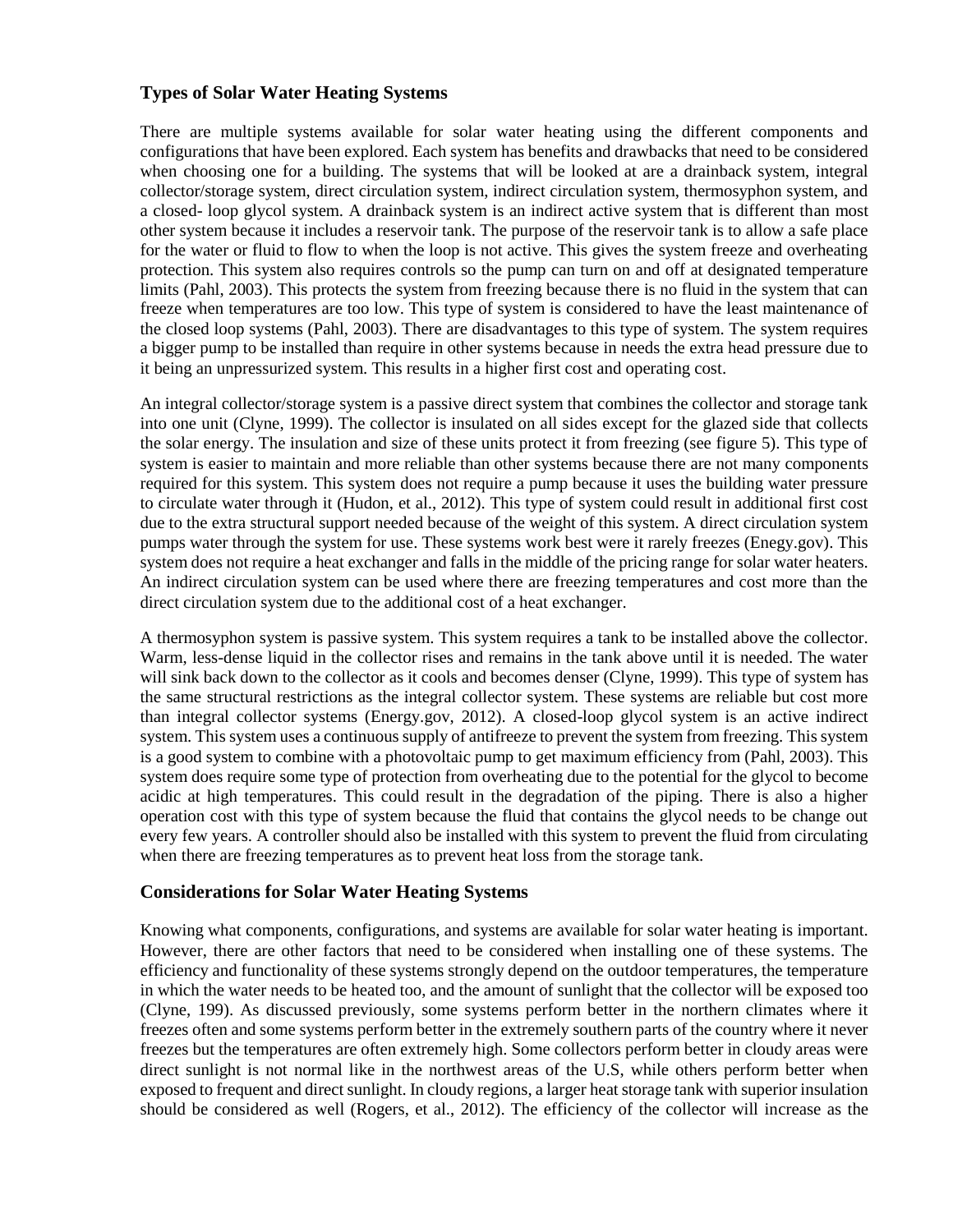collection tank increases in volume, but the temperature of the usable water will decrease (Comakli, Cakir, Kaya, Bakirci, 2012).

Some other factors to consider when installing these systems are the payback period, cost-effectiveness, and installation area (Clyne, 1999) . The payback period of these systems is shorter for buildings that have a constant hot water load. Buildings that are not used during the weekends or get closed down for extended periods of time, like schools or office buildings have a longer payback period. The local energy cost also needs to be considered. These systems make more sense in areas that have high energy cost. This will also affect the payback period. There needs to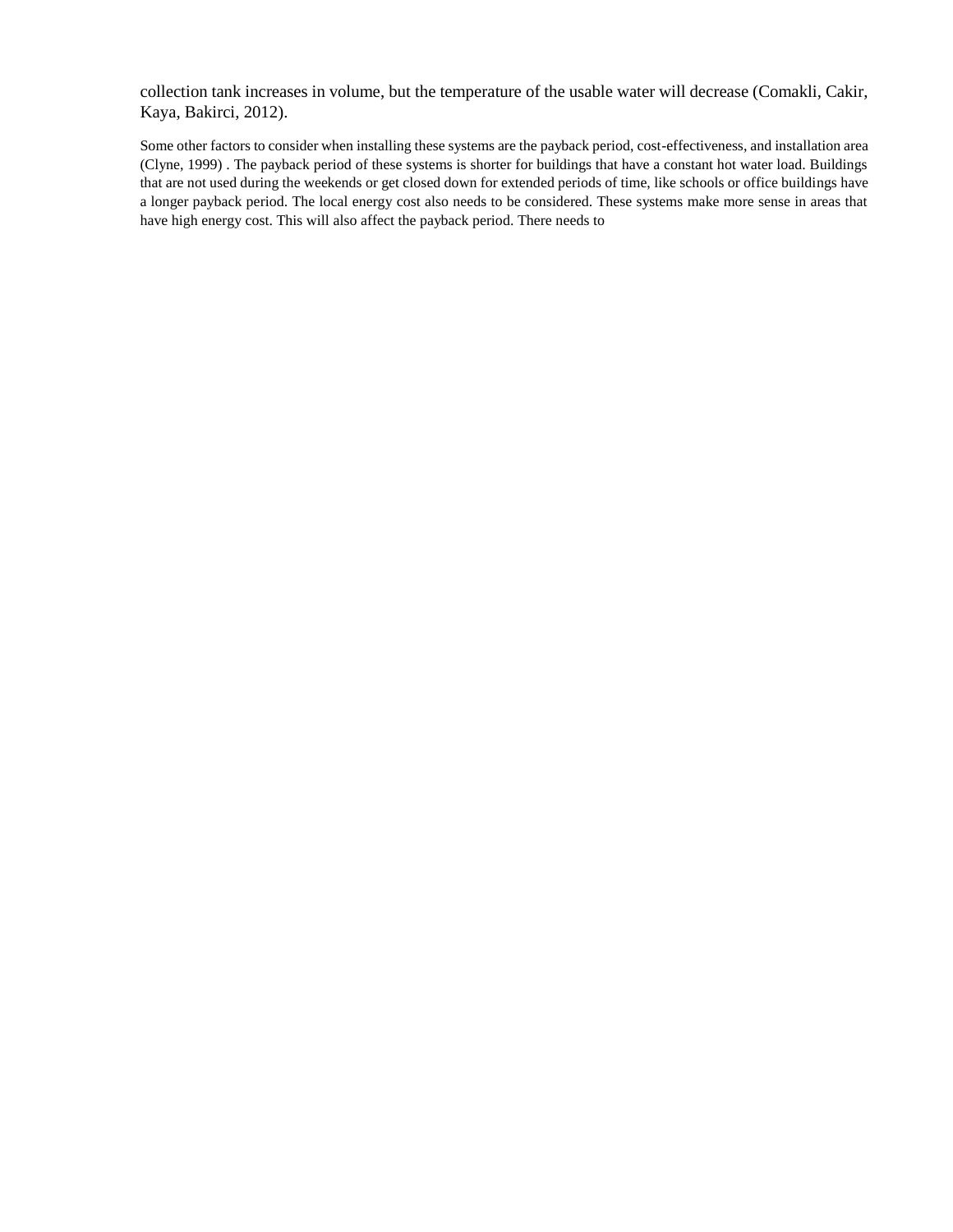be sufficient installation area available for these systems as well. These systems typically require 1 to 1.5 square feet for each gallon of water used per day on average (Clyne, 1999).

#### **Solar Water Heating System at Ft. Stewart, GA**

A solar water heating system was installed on a three story administration building at Ft. Stewart, GA approximately a year ago. The system installed is an active direct system that includes evacuated tube collectors, auxiliary boiler, pumps, and controls (see figure 6). The user is questioning the efficiency of the design because this particular system uses a heat dump feature to protect the collectors from overheating. Overheating has been discussed as a potential issue with collectors. The heat dump feature on the current system dumps hot water through a dump valve when the temperature reaches 170°F. When dumping the hot water, another valve opens to let cold domestic water into the system. The dump valve closes when the tank falls below 165°F. The main issue with this feature is that during the summer in southeast Georgia, the outside temperature stays between 90°F-95°F on average. There is also a high level of solar energy available during these times. There is not a large hot water load on this building because it is an administration building that is closed during nights, weekends, and holidays. When the building is in use, the hot water is primarily used in restrooms. During the summer, this system is constantly draining water to keep the solar collectors from overheating. Another way to design a heat dump is to install a long run of copper piping and let hot water flow through it back to the system. The water will radiate a sufficient amount of heat to cool down the system without dumping water. The issue this type of heat dump is that there needs to be sufficient amount of space available to install enough un-insulated pipes to dump the heat required to cool the system. The cost of the copper piping also needs to be taken into consideration, as this will increase the installation cost of this system.

Some of the other viable options that have been discussed previously that would work well under these conditions would be a drainback system or an integral collector/storage system. During the design, these options should have been presented to the user. A discussion of the tradeoffs should have also taken place. A drainback system would eliminate the need to dump water because the collector is protected from the heat by letting the fluid drain to a reservoir when the temperature reaches a certain level. This system will require more energy usage due to the large pump required on a drainback system. The other option that could have been presented to the user would have been an integral collector/storage system. A large volume tank would eliminate the overheating issue as long as the surface that collects the solar energy is limited. With this design it would take longer to raise the temperature of the water in the tank. There would also be additional supports required at the roof to support the additional weight. The designer should have discussed these different types of system with the user to find which would be preferred and to give the user knowledge of how the system that was being installed operates.

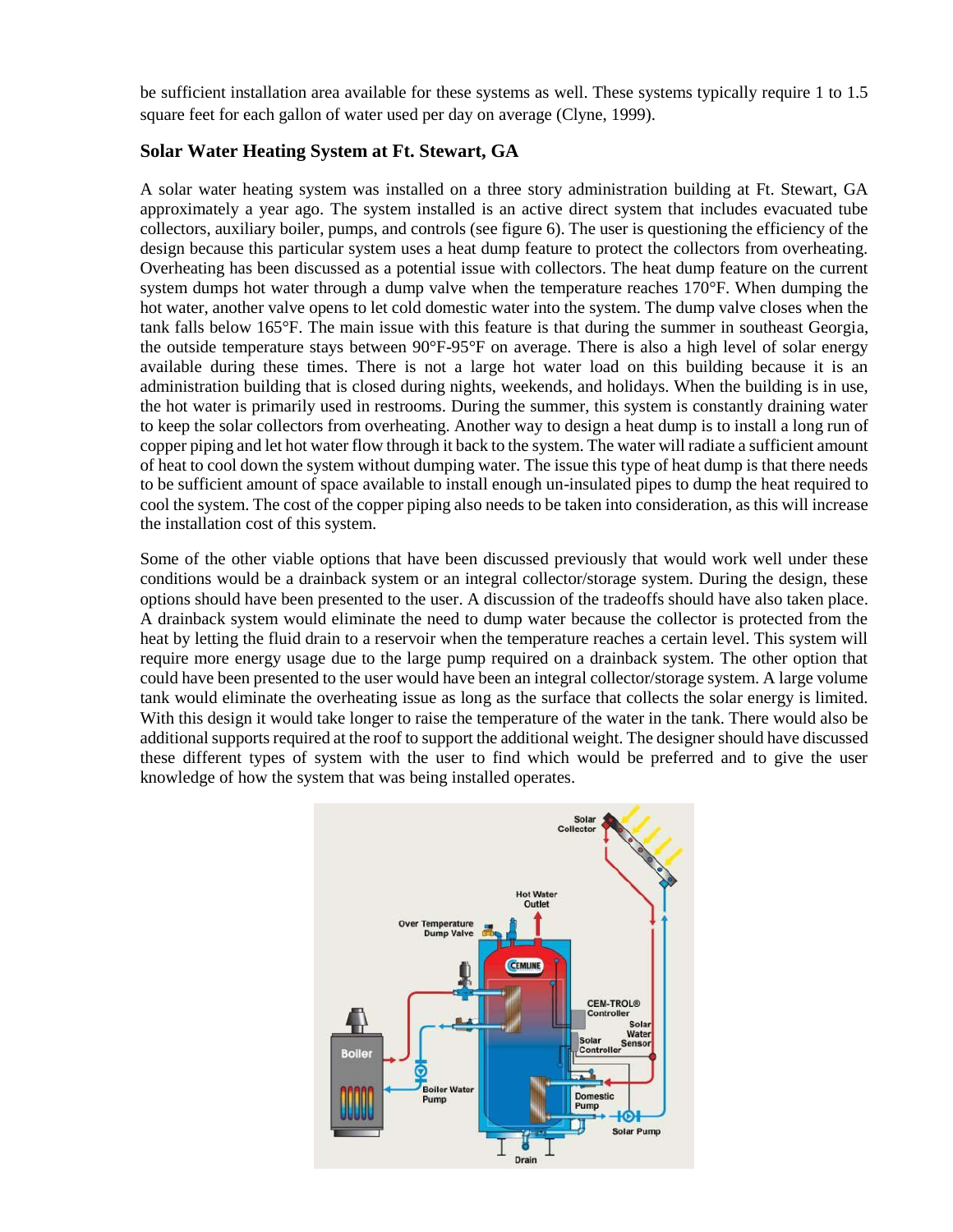*Figure 6:* Solar Hot Water System at Ft. Stewart, GA